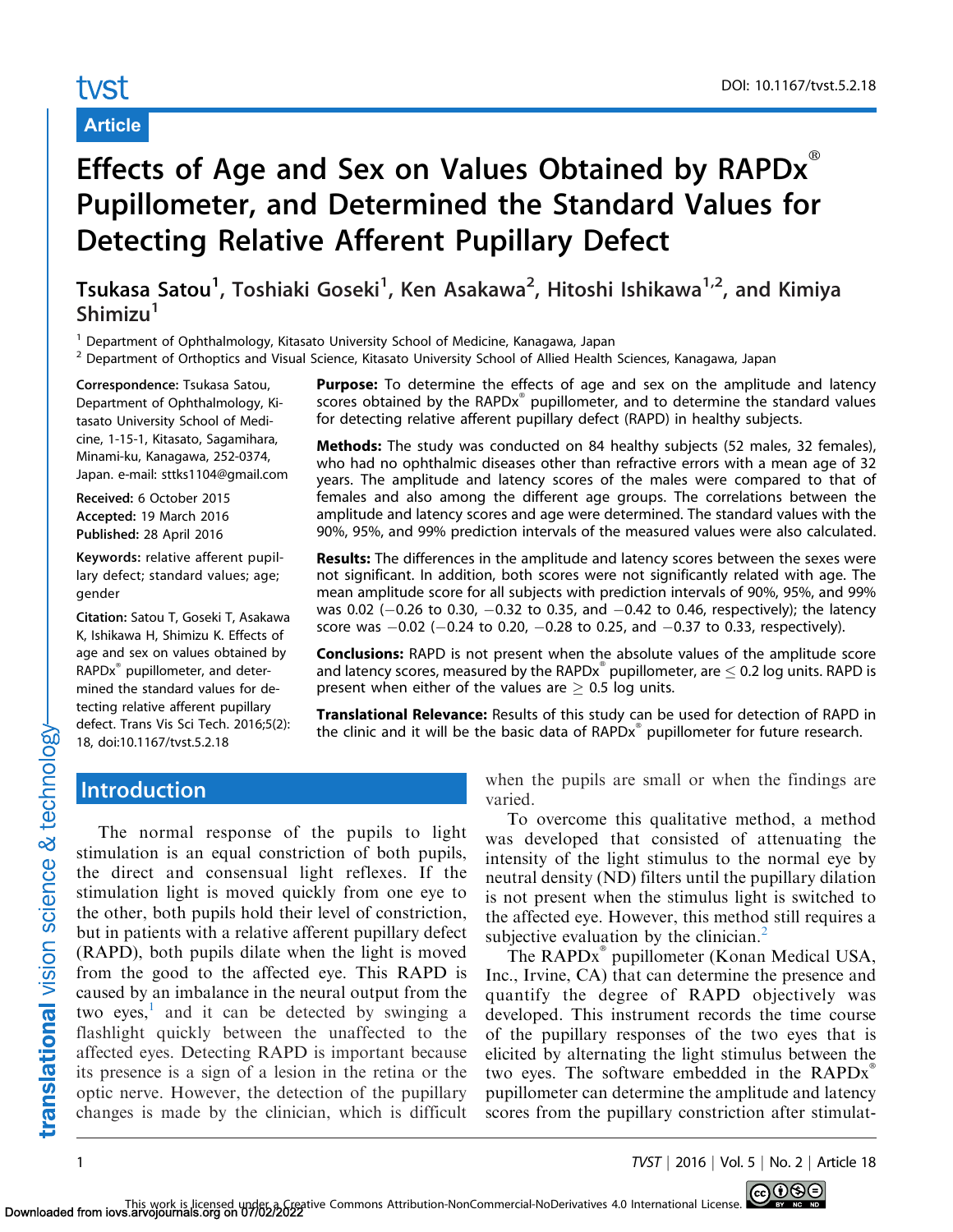

Figure 1. Definitions of amplitude (%) and latency (msec). Solid line: direct light reflex of the eye. Dotted line: indirect light reflex of the eye. (A) Amplitude. (B) Latency.

ing the unaffected eye and after stimulating the affected eye. The software uses the scores to determine whether RAPD is present. Unstable data, e.g., blinking and fixation loss, prompts the  $\text{RAPDx}^*$ pupillometer to retest the responses automatically, and only artifact-free data are analyzed. The instrument can be used after a dark-adaptation period of only 1 minute, $3 \text{ whereas a dark-adaptation of up to } 15$  $3 \text{ whereas a dark-adaptation of up to } 15$ minutes is necessary when examining the conventional light reflexes. Thus, the  $RAPDx^*$  pupillometer has become a useful clinical instrument.

In our previous study, we found that the data obtained by the  $\text{RAPDx}^*$  pupillometer were valid, reproducible, and reliable. $3$  This instrument has been used to determine whether RAPD was present in patients with glaucoma, $4\frac{4}{9}$  amblyopia, $10$  and optic nerve diseases.<sup>[11](#page-4-0)</sup> However, there have not been any studies determining the standard values of the amplitude and latency scores of the  $RAPDx^*$ pupillometer in healthy eyes.

Thus, the purpose of this study was to determine the effects of age and sex on the amplitude and latency scores recorded by the  $\text{RAPDx}^*$  pupillometer. Another purpose of this study was to determine the standard values that can be used to diagnose the presence of RAPD.

# **Methods**

#### Subjects

This was a cross-sectional study conducted on 84 healthy subjects (52 males and 32 females) who had no ophthalmic diseases other than refractive errors. The subjects ranged in age from 20 to 53 years with a mean of 32 years. There were 37 subjects who were 20 to 29 years old, 33 subjects who were 30 to 39 years old, and 14 subjects who were 40 to 53 years old.

The procedures used in this study were approved by the Institutional Review Board of Kitasato University (approval number B15-35), and they conformed to the tenets of the Declaration of Helsinki. A written informed consent was obtained from each of the volunteers after an explanation of the purpose, risks, potential discomfort, and steps of the study.

#### Study

After 5 minutes of dark-adaptation, the pupillary responses of both eyes were recorded with the  $RAPDx^*$  pupillometer under the following condi-tions<sup>[5](#page-4-0)</sup>: background illuminance of 0.5 lx, field of view of 30 degrees, white stimulus illuminance of 30.9 lx, stimulus duration of 0.2 seconds, stimulation interval of 2.1 seconds, and number of stimuli summated 18. Recordings were made during the stimulation of the right and left eyes.

For the 18 stimuli, the first two were excluded and the remaining 16 stimuli were summated. The relative amplitude of the pupillary constriction was defined as the ratio of the maximum constricted pupil size divided by the resting pupil size, e.g., a 5 -mm pupil contracting to 4 mm had a relative amplitude change of 4/5 or 0.2. The latency was defined as the interval between the beginning of the stimulus to the detection of a significant pupillary constriction<sup>[5](#page-4-0)</sup> (Fig. 1).

The amplitude score was calculated as  $10 \times log_{10}$ (amplitude of left eye/amplitude of right eye), and the latency score as  $10 \times \log_{10}$  (latency of left eye/latency of right eye) automatically by  $\text{RAPDx}^*$  pupillometer. The values obtained by these formulae were defined as the ''measured values.'' Positive RAPD values indicated the presence of RAPD of the right eye, and negative RAPD values indicated the presence of RAPD of the left eye. For example, if the amplitude of right eye was 0.3 and the amplitude of left eye was 0.2, the amplitude score was 1.76, and a diagnosis of RAPD of the left eye would be made. The measured values are displayed automatically ([Fig. 2\)](#page-2-0). The "absolute value" is the absolute value of the "measured values," and it is used to evaluate magnitude of the RAPD. Both the measured and absolute values were analyzed.

### Statistical Analyses

We confirmed that the amplitude and the latency scores were normally distributed by Chi-square tests.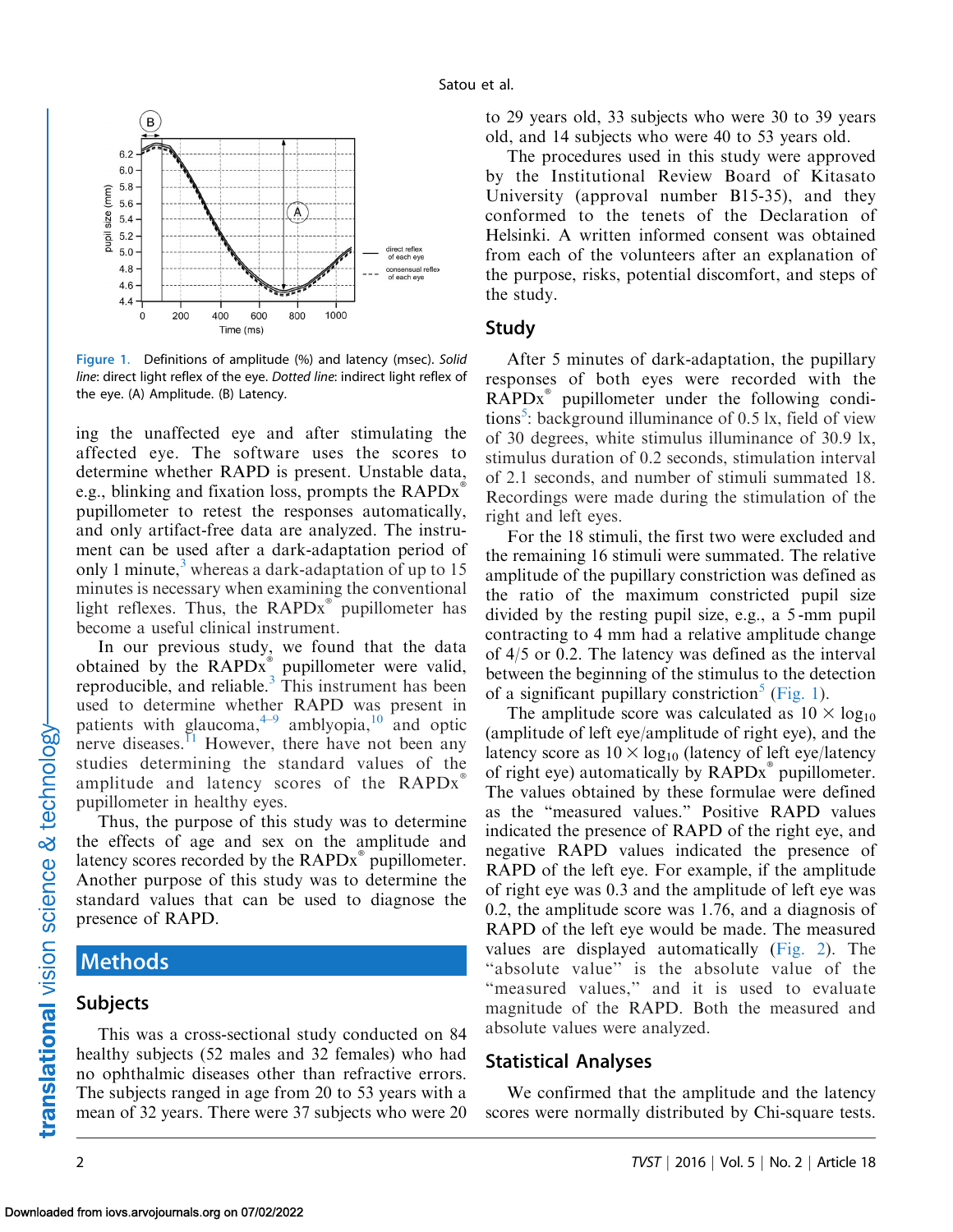<span id="page-2-0"></span>

Figure 2. Results of amplitude scores and latency scores. An amplitude score of 0.07 log units indicates that a RAPD is present in the left eye. A latency score of 0.10 log units indicates that RAPD is present in the left eye.

The measured and absolute values were compared between the sexes and among the age groups. In the comparison between the sexes, the measured values were analyzed using  $t$  tests, and the absolute values using the Mann-Whitney test. In the comparisons among the age groups, the measured values were analyzed using analysis of variance, and the absolute values using the Kruskal-Wallis test. In addition, the correlation of RAPD scores with age was determined by the Pearson product-moment correlation coefficients. As the standard values, 90%, 95%, and 99% prediction intervals were determined from the measured values: the average values and the upper and lower limits. A  $P$  value of  $< 0.05$  was considered statistically significant. Statistical analysis was performed using commercially available statistical software (SPSS, version 19.0; IBM Corporation, Armonk, NY).

# **Results**

The amplitude score  $(P > .05; Fig. 3a)$  and the latency score  $(P > .05; Fig. 3b)$  were normally distributed. The measured and absolute amplitude scores and latency scores are shown in Tables 1 and [2](#page-3-0). None of the measured or absolute values for the males differed significantly from that of females ( $P > 0.05$ ),





Figure 3. Histogram of amplitude scores and latency scores. (a) Amplitude scores. (b) Latency scores.

and neither the absolute amplitude score nor the latency score was significantly correlated with the age  $(P > 0.05;$  [Fig. 4\)](#page-3-0). The mean measured value (90%, 95%, 99% prediction interval) of the amplitude score in all subjects was  $0.02$  ( $-0.26$  to  $0.30$ ,  $-0.32$  to  $0.35$ , -0.42 to 0.46, respectively), and that of the latency score was  $-0.02$  (-0.24 to 0.20, -0.28 to 0.25, -0.37 to 0.33).

|                 | Males                                                                                                          | <b>Females</b>                   | P Value |  |
|-----------------|----------------------------------------------------------------------------------------------------------------|----------------------------------|---------|--|
| Amplitude score |                                                                                                                |                                  |         |  |
| Measured value  | $0.02 \pm 0.17$ (-0.33 to 0.56)                                                                                | $0.02 \pm 0.17$ (-0.50 to 0.44)  | 0.98    |  |
| Absolute value  | $0.12$ (0.06 to 0.17)                                                                                          | $0.08$ (0.04 to 0.17)            | 0.18    |  |
| Latency score   |                                                                                                                |                                  |         |  |
| Measured value  | $-0.02 \pm 0.16$ (-0.43 to 0.36)                                                                               | $-0.02 \pm 0.13$ (-0.52 to 0.20) | 0.83    |  |
| Absolute value  | $0.10$ (0.04 to 0.18)                                                                                          | $0.08$ (0.04 to 0.14)            | 0.35    |  |
|                 | Measured value shows mean $\pm$ standard deviation (range); absolute value shows median (interquartile range). |                                  |         |  |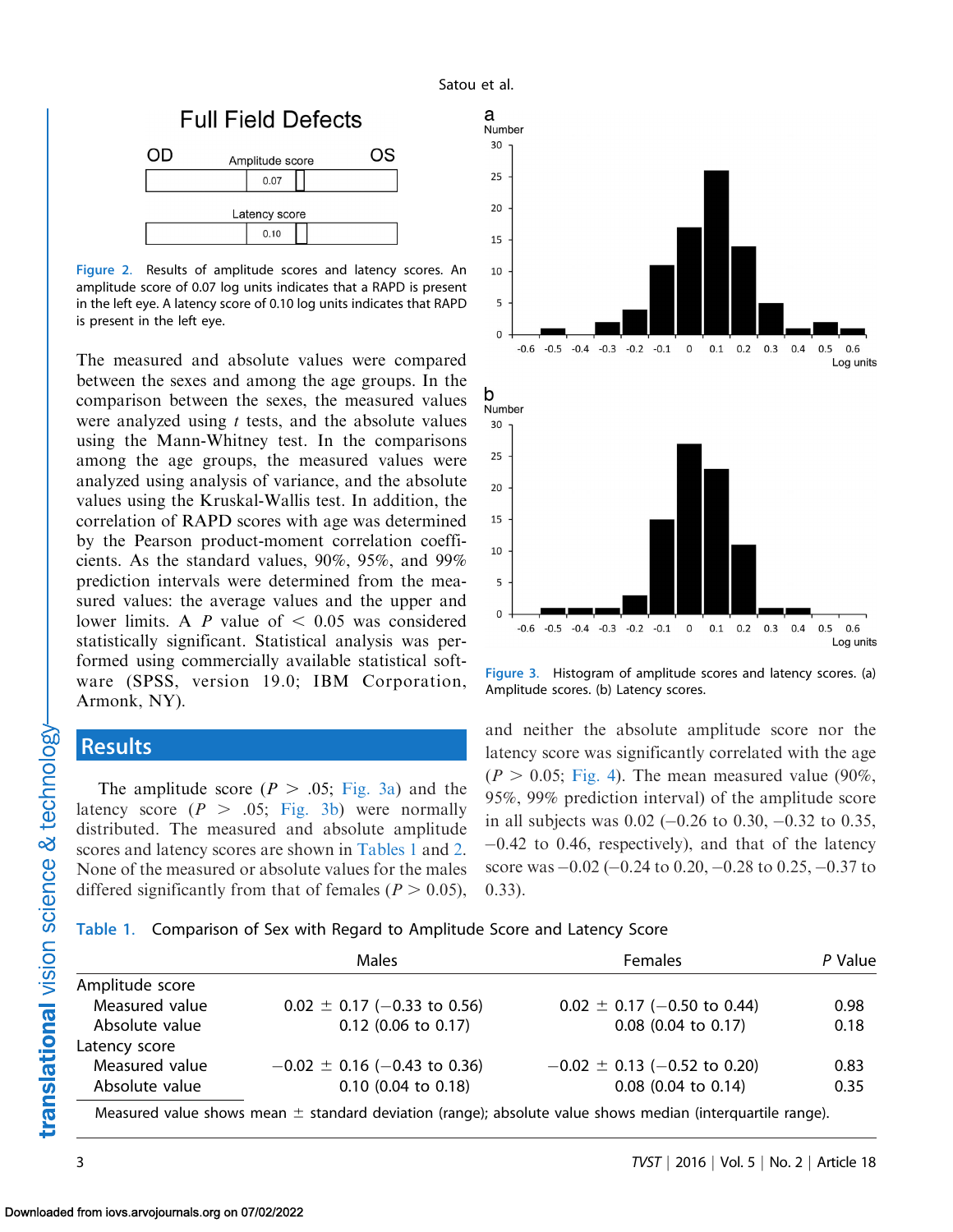|                 |                            | Years Old                  |                            |         |  |
|-----------------|----------------------------|----------------------------|----------------------------|---------|--|
|                 | 20 to 29                   | 30 to 39                   | 40 to 53                   | P Value |  |
| Amplitude score |                            |                            |                            |         |  |
| Measured value  | $0.03 \pm 0.18$            | $0.04 \pm 0.16$            | $-0.04 \pm 0.17$           | 0.39    |  |
|                 | $(-0.35$ to 0.44)          | $(-0.33 \text{ to } 0.56)$ | $(-0.50 \text{ to } 0.22)$ |         |  |
| Absolute value  | $0.12$ (0.06 to 0.21)      | $0.09$ (0.05 to 0.13)      | $0.07$ (0.04 to 0.15)      | 0.38    |  |
| Latency score   |                            |                            |                            |         |  |
| Measured value  | $-0.03 \pm 0.16$           | $-0.03 \pm 0.12$           | $0.01 \pm 0.14$            | 0.67    |  |
|                 | $(-0.52 \text{ to } 0.19)$ | $(-0.20 \text{ to } 0.36)$ | $(-0.22 \text{ to } 0.30)$ |         |  |
| Absolute value  | $0.07$ (0.04 to 0.16)      | $0.09$ (0.05 to 0.13)      | $0.06$ (0.03 to 0.16)      | 0.89    |  |

<span id="page-3-0"></span>

|  |  | Table 2. Comparison of Age Groups with Regard to Amplitude Score and Latency Score |  |  |
|--|--|------------------------------------------------------------------------------------|--|--|
|  |  |                                                                                    |  |  |

Measured value shows mean  $\pm$  standard deviation (range); absolute value shows median (interquartile range).

## **Discussion**

Our results using the  $RAPDx^*$  pupillometer showed that the measured and absolute amplitude and latency scores of males did not differ significantly from that of females. In addition, these values were also not significantly different among the different age groups. In addition, the absolute values of these parameters were not significantly correlated with age.

This absence of significant differences is because the measurements with the  $\text{RAPDx}^*$  pupillometer was always carried out under the same conditions for both eyes, and both the amplitude and latency scores were ratios of the left to the right eye scores. Therefore, the amplitude and latency scores should not be affected by the sex or age. These findings indicated that both the amplitude and latency scores can be used easily.

The average of the measured values of both parameters was 0.02 log units, and the 95% prediction interval was approximately -0.3 to 0.3 log units.



Figure 4. Correlation between amplitude score, latency score, and age. The absolute values of the amplitude score and the absolute values of the latency score are not significantly correlated with age ( $P = 0.21$  and  $P = 0.54$ , respectively).

Kawasaki et al. $12,13$  introduced a method for quantifying the presence of a RAPD using ND filters. However, there were large variations in the confidence intervals of  $> 0.5$  log units even in normal subjects, and a RAPD of 0.3 log units could be present in normal eyes.

The  $RAPDx^{\dagger}$  pupillometer is different from the subjective method of neutralizing the differences in the pupillary constriction by ND filters in that it quantitatively evaluates the differences in the degree of pupillary constriction of the two eyes. However, both methods are based on the degree of light-induced constriction, so it may be that the amplitude and latency scores should have some variability. When we evaluated the reproducibility of the results in healthy subjects, $3$  the amplitude scores and latency scores of the pupillary responses recorded with the  $\text{RAPDx}^*$ pupillometer had a variability of approximately 0.3 log units.

The mean and median values of the absolute values for the amplitude and latency scores of  $\text{RAPDx}^*$ pupillometer in healthy eyes have been reported by Chang et al. $4$  and Tatham et al. $8$  and our values are comparable with their scores. Thus in healthy subjects, both parameters have a range of approximately 0.3 log units as was the case with the ND filter method, i.e., a RAPD of approximately 0.3 log units can be present in healthy subjects.

In healthy subjects with the 90% prediction interval that excludes the 5% at both ends of the distribution, the amplitude score was  $-0.26$  to 0.30 and the latency score was  $-0.24$  to 0.20 for normal eyes. If both parameters are within this range, RAPD does not exist. Considering the 99% prediction interval that excludes 0.5% of the eyes at both ends of the distribution, the amplitude score was  $-0.42$  to